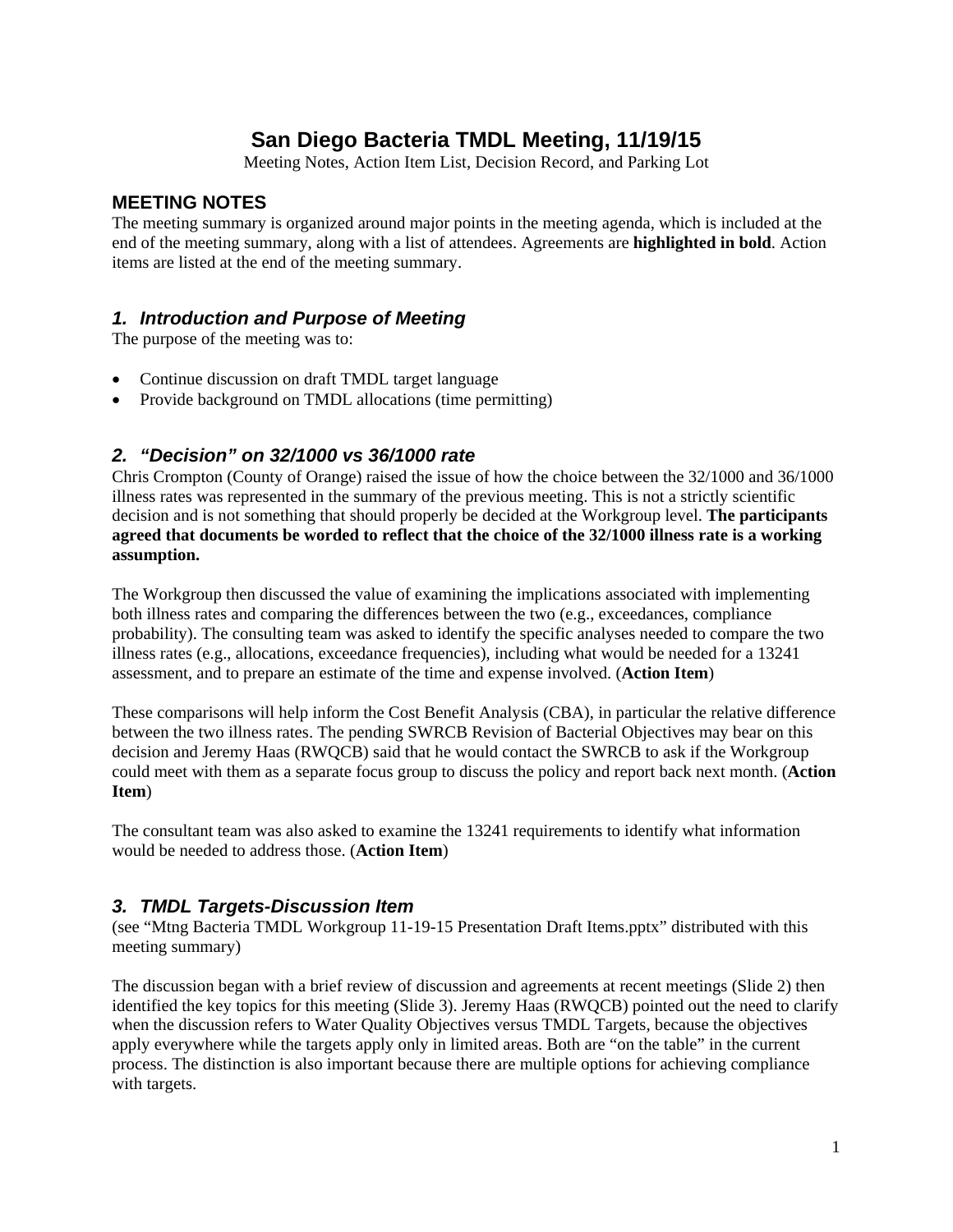#### **Risk based framework**

Discussion of Element #1 (Slide 4) emphasized the need to highlight the ultimate goal, which is swimming safety, and not a specific set of TMDL targets. Thus, Jeremy Haas (RWQCB) suggested that other performance targets (e.g., the number of illnesses, number of days posted) could provide needed flexibility in meeting the ultimate public health goal. This would be analogous to the Nutrient Numeric Endpoints (NNE) policy development process, which is focusing more on endpoints such as algal biomass instead of fixed nutrient concentration targets. This would also make it easier to update the TMDL and use the best measurement tool when methods improve, without the necessity of a formal reopener (because the illness rate endpoint would remain the same). While that does focus directly on risk and provides more flexibility, Dustin Bambic (Paradigm) pointed out the need for some stability in endpoints and targets so that these do not move radically with every advance in the science. For example, in terms of the "interim" language in the  $2<sup>nd</sup>$  bullet on Slide 4, if the science improves to the point where excess illnesses can be distinguished at the 8/1000 level, there should be careful consideration of the implications, costs, and benefits of moving to a lower level.

Jimmy Smith (RWQCB) asked for clarification that the illness rates in the EPA criteria are statistically based and Dustin Bambic (Paradigm) confirmed that this was the level of illness at which a difference from the background illness rate could be distinguished. In addition, while the 32/1000 illness rate represents an improvement in water quality compared to the 36/1000 illness rate, there is not necessarily an improvement in risk protection associated with the lower number. The consultants were asked to provide a written description of this background. (**Action Item**) Jimmy Smith (RWQCB) noted that the Cost Benefit Analysis will provide useful input into what is both protective and reasonable.

#### **The participants agreed to adopt the proposed language related to the Clean Water Act in the Alternative language, and to add a caveat that the 32/1000 illness rate is a working assumption and not a final decision. (Action Item)**

Discussion of Element #3 (Slide 6) focused initially on how to deal with the possibility that beaches might exist with illness rates lower than the target level. This could potentially be addressed as an antidegradation issue or as a high quality water and Jeremy Haas (RWQCB) suggested allowing for the possibility that the objective could move either up or down. Ruth Kolb (City San Diego) noted, however, given the expense and difficulty of conducting epidemiology studies, it is not likely that such data on illness rates would readily be available for additional beaches. Dustin Bambic (Paradigm) repeated his caution that the bar not move around frequently based simply on improved methodology, but thought that establishing a distinct expectation for a cleaner beach (or the region as Jeremy Haas (RWQCB) suggested) might make sense. Chris Minton (LWA) agreed that a minor revision to the language in the alternative on Slide 7 would capture the potential for regional linkages. (**Action Item**)

Chris Crompton (County of Orange) noted that there are only a few sites with unique features that remain a problem in dry weather, but that problems are more regional and widespread in wet weather. Thus, sitespecific approaches are more appropriate for dry than for wet weather. Chris Crompton also suggested the value of working through prototype examples of site-specific objectives, such as perhaps Shelter Island or Baby Beach, to evaluate how the process would work and provide an opportunity to streamline the regulatory process. The consultant team was tasked to develop ideas for prototypes or case studies of sitespecific objectives that would illustrate different issues such as natural source exclusion. (**Action Item – longer term**)

Dustin Bambic (Paradigm) explained the technical aspects of how QPCR is linked to sample culture numbers and the pros and cons of indicators such as Enterococcus, coliphage, and coliforms for different types of discharges.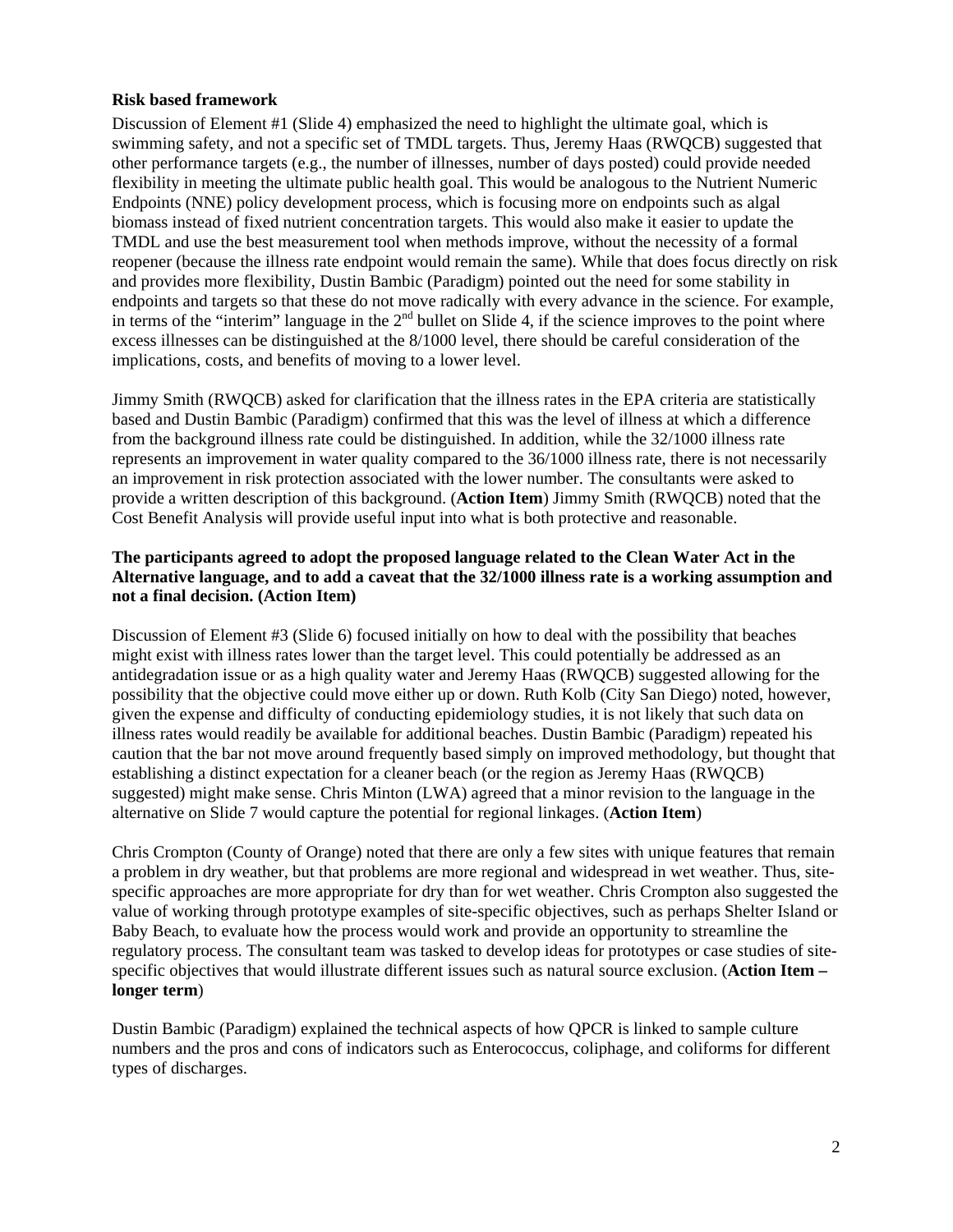#### **Risk based target**

Discussion on Slide #8 focused on how allowable exceedance frequencies should be interpreted and used. Duncan Bambic (Paradigm) said that one goal is to set targets in a way that avoids having open space watersheds with high exceedance rates. Jeremy Haas (RWQCB) said that the same exceedance rate at reference and urban sites would not be equivalent because there could be human sources in the urban site and that therefore the reference exceedance rate might not be directly applicable to urban sites. Ruth Kolb (City San Diego) noted that there are locations with combinations of both human and wildlife sources and that situations do not necessarily all divide cleanly into urban and natural open space. The consultant team will give more thought to the wording related to allowable exceedance frequency and come back with a revision. (**Action Item**)

#### **Targets table**

The discussion focused on issues raised by Slides  $#9 - 11$ . Dustin Bambic (Paradigm) explained that the geometric mean is related to risk but the Single Sample Value (SSV) is not. The SSV is the upper level of the sampling distribution on which the geometric mean is based and is intended to indicate a potential exceedance of the geometric mean when there are insufficient data to calculate the actual geometric mean. The Statistical Threshold Value (STV), as defined in the USEPA 2012 criteria, allows for a 10% exceedance rate, but in a way that can create additional exceedances that are an artifact of the lag time involved in the calculations. This can be addressed by increasing the number of sampling events, either by collecting more samples within the 30 day period or extending the time period, e.g., to 90 days. Jeremy Haas (RWQCB) said that a more fundamental issue is to define how the data and results will be used, e.g., assess against the TMDL target, risk communication, listing, etc. and that it is important to be aware of the implications in different contexts, and that different targets might be best suited for different purposes. For example, if the assessment period is extended to reduce the exceedance problem, it could make it more difficult to identify the period of time with an actual problem. Dustin Bambic (Paradigm) said that one solution to this problem is to use the SSV, which would be more protective because there is no allowance for exceedances. Dustin agreed with Jeremy's earlier statement that it will be important to define how the SSV would be used, e.g., to flag attention, as a trigger for additional sampling, as part of compliance determination. However, it is important to understand, especially in the context of the RWQCB's focus on swimming safety, that there is no direct link between the SSV and the illness rate.

Jeremy Haas (RWQCB) said that if there is a risk based approach to the water quality objective then the TMDL target should be the geometric mean and not the SSV because the core purpose is to achieve longterm compliance with the TMDL targets. Because the geometric mean is directly related to the illness rate (and therefore risk), it is a better measure of such compliance; but it may not be the best method for beach notifications, for which other indicators would be better suited. **The participants agreed that the geometric mean was an appropriate TMDL target for dry weather because it is a good indicator of the level of risk over time, but that additional thought needs to be given to the details of monitoring, averaging period, etc. in order to best measure trends in risk over time.** Chris Crompton (County of Orange) pointed out that the way this is worded will set the stage for future monitoring in terms of frequency of sampling, the averaging period for the geometric mean, whether there can be seasonal and annual means (e.g., for public communication and long-term trend tracking). It will be important to write this to ensure flexibility in the implementation.

Jimmy Smith (RWQCB) said that one potential problem with using the geometric mean as the compliance target is that it could be mistakenly interpreted to mean that every day in the averaging period was in compliance. This led to a discussion of the difference between safety defined at the population level (as in risk based public health policies) and safety defined at the individual and site/time specific level. Jimmy Smith also pointed out that there could be a disconnect between the water quality objective and the TMDL target if the water quality objective uses both the geometric mean and the SSV while the TMDL uses only the geometric mean. Jeremy Haas (RWQCB) said that the suggestion of using the SSV as an action level or trigger for additional sampling is useful and raised the question of what to do in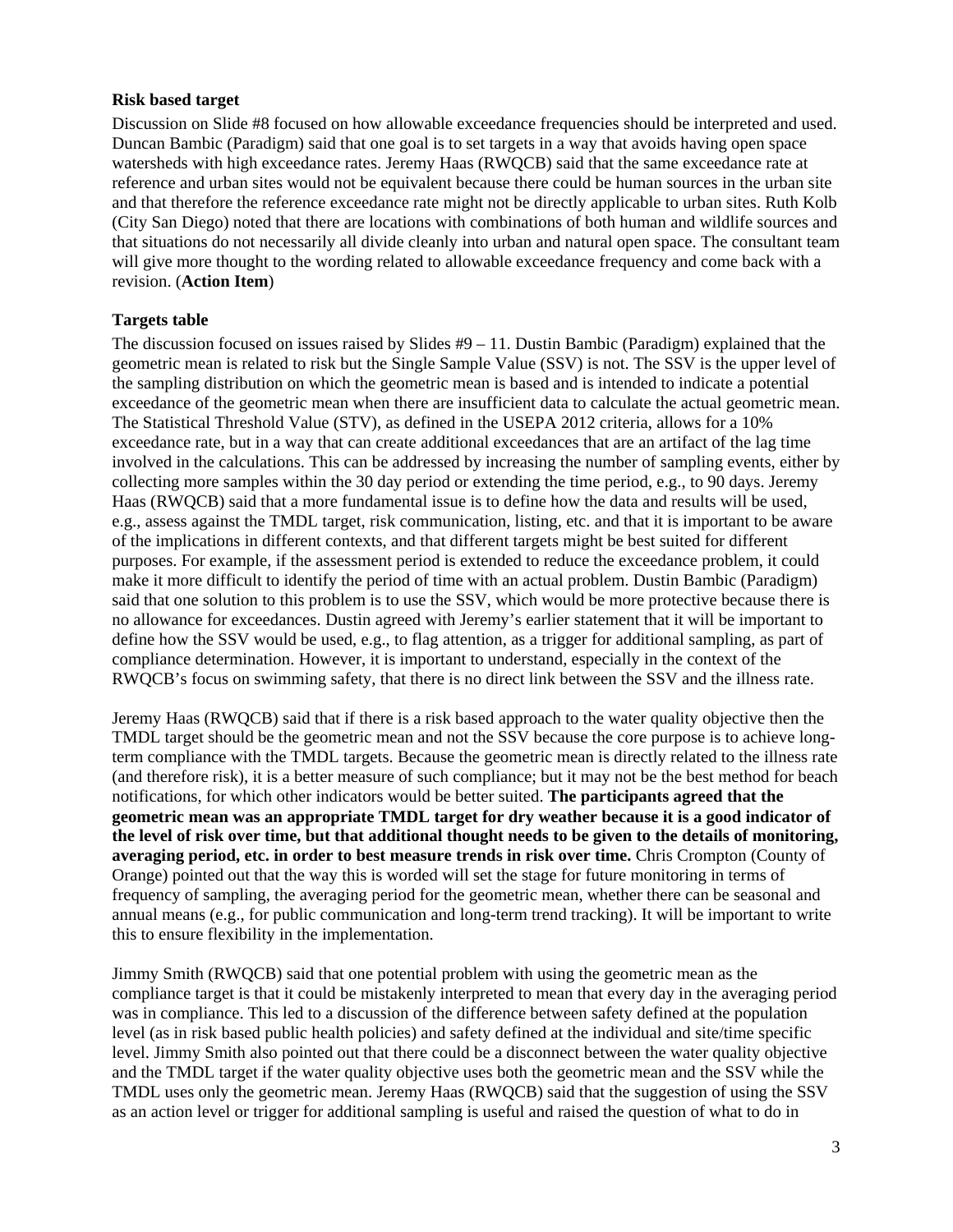response to single high values. While individual high hits do not tell the entire story, they are potentially important information. Jimmy Smith (RWQCB) agreed with the value of knowing more about individual event with high values and was concerned about whether this meant that swimming was not safe at that day and time. Chris Crompton (County of Orange) said that the public health department is interested in extreme events and that this differs from longer-term TMDL compliance. In addition, the different temporal variance at creeks vs. beaches should be taken into account when deciding how to respond to individual events. The consultant team will prepare an explanation of "safe" in different contexts and what the implications could be for action in response to different types of monitoring outcomes. (**Action Item**)

Chris Crompton (County of Orange) pointed out that the geometric mean would not be a suitable target for wet weather because of the short-term nature of storms and problems that would result from combining wet and dry weather data, e.g., the USEPA criteria were based only on dry weather data. Discussion identified four location/time combinations that need to be considered overall:

|              | Dry      | Wet |
|--------------|----------|-----|
| <b>Beach</b> | Geomean  |     |
| <b>Creek</b> | Geomean? |     |

The wet weather condition in particular requires further discussion. Chris Crompton (County of Orange) also said that creeks are different than beaches in important ways. For example, most creeks are now mostly dry and a significant percentage of the outlets to the beaches have been diverted. In addition, there are known locations where groundwater moves to surface water and can affect indicator concentrations.

#### **Dry weather allowable exceedance frequency**

The discussion of Slides #12 – 20 was less in depth because of time constraints. Jo Ann Weber (County of San Diego) said that sampling for human markers in addition to indicator bacteria would help to put the indicator data in context. Jeremy Haas (RWQCB) mentioned that the Board's Monitoring and Research Unit (MARU) is examining the potential of additional chemical markers of human influence. Jo Ann Weber (County of San Diego) was concerned about the possibility of continued requirements to meet TMDL targets even where human markers are absent, especially in creeks. She emphasized the importance of prioritizing human sources as part of the risk based approach. Chris Crompton (County of Orange) noted that Basin Plan Amendments are time consuming, which highlights the value of building flexibility into the language for this effort.

There was a brief discussion of the averaging period for the geometric mean and the number of samples needed (Slide #16). The statistical requirements indicate a minimum of 5 samples is needed, but USEPA's 2004 guidance said that 4 samples is adequate, but with some loss of statistical power. Jian Peng (County of Orange) suggested that it would be unwise to go below 30 days and 4 samples. There was general agreement, although not a formal decision, that 35 day and 5 sample, or 42 day and 6 sample, monitoring designs would work.

There is a disconnect between the TMDL and the permit in terms of the definition of dry weather (Slides #19 and 20) and there is a need to consider the implications of each definition and align them. This was identified as a parking lot item.

#### *4. Next steps*

See the Workgroup Action Items Report for a complete list of all action items and their status.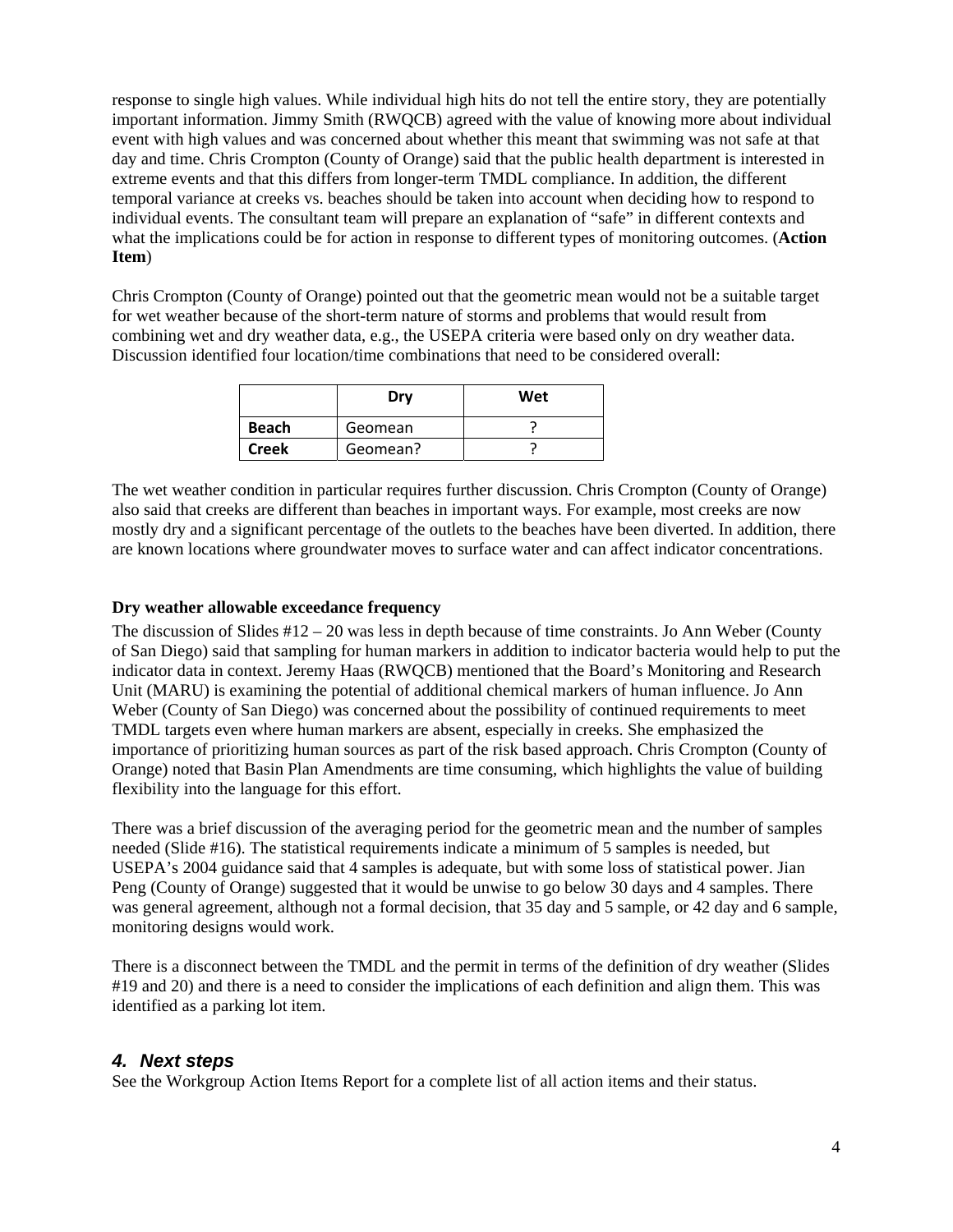## *5. Next meeting date*

The next workgroup meeting will be December 10, 2015, from 1:00 – 3:30 PM, per the agreed meeting schedule.

### *Attendees*

Regional Board: Jeremy Haas, Michelle Mata, Jimmy Smith San Diego City: Ruth Kolb San Diego County: Todd Snyder, Jo Ann Weber Orange County Public Works: Chris Crompton, Jian Peng Team: Dustin Bambic, Clint Boschen, Ashli Desai, Chris Minton, Brock Bernstein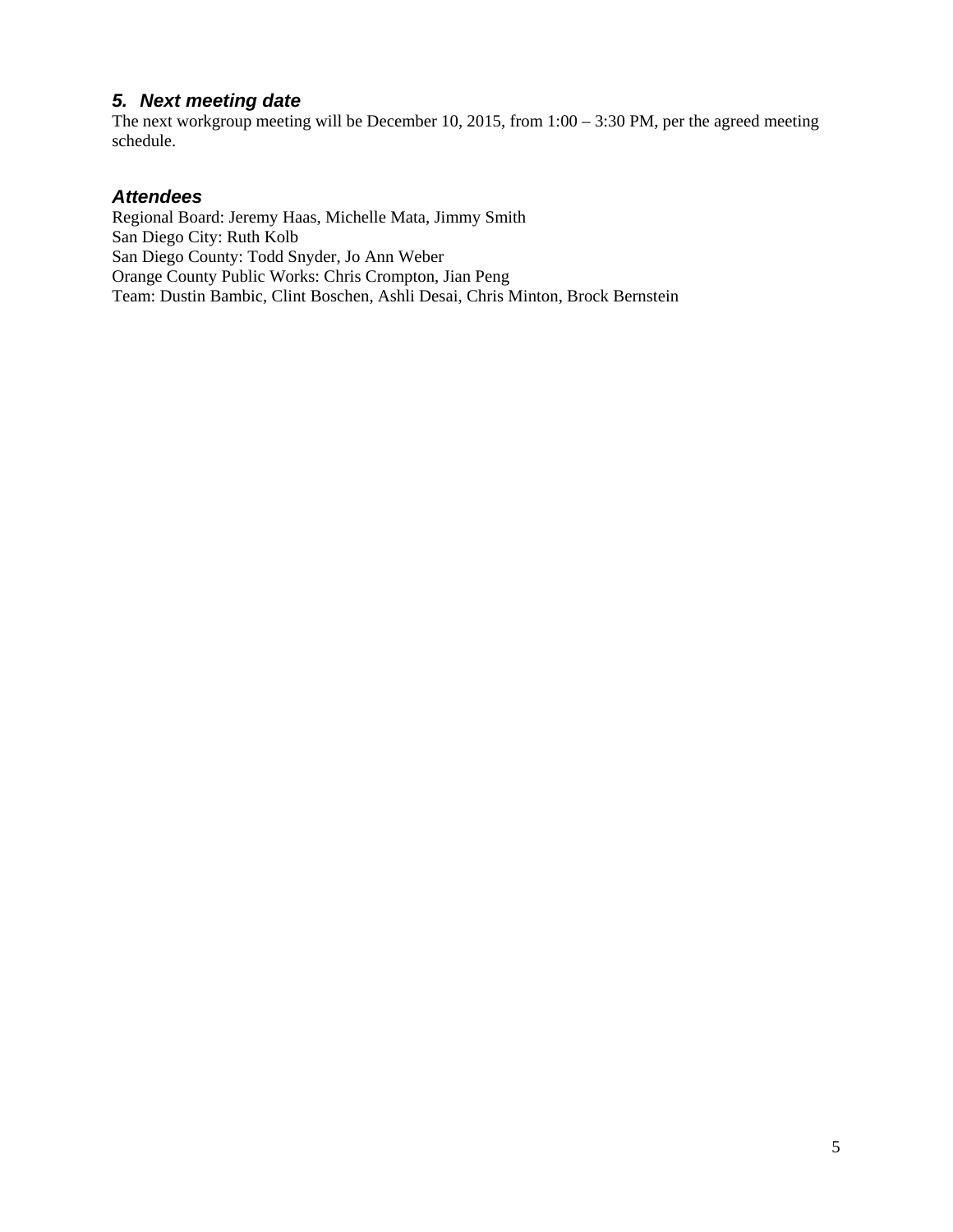- 1. Introductions and Purpose of Meeting (9:30-9:35 am)
- 2. Meeting Notes, Action Items, Decision Points, and Parking Lot Review (9:35-10:00 am)
	- a. Purpose: Review meeting notes from 10/29/15 meeting, action items and decisions. Discuss concept of parking lot list and add items if needed
	- b. Handout: Meeting notes with action item, decision points, and parking lot tables
	- c. Relevant studies: None
	- d. Decisions: Agreement on meeting notes, action items and decisions
- 3. TMDL Targets-Discussion Item (10:00 am-12:30 pm)
	- a. Purpose: Continued discussion of key decisions items presented at 9/10/15 meeting with focus on STV interpretation and calculation of geomean
	- b. Handout: Background on STV and draft risk-based language
	- c. Relevant studies: USEPA 2012 Criteria
	- d. Decisions: May be outgrowth of discussion
- 4. Optional Item Background on TMDL Allocations (12:30-1:15 pm)
	- a. Purpose: Information item to provide background on the TMDL allocation calculations in the current TMDL. This will set the stage for discussing the TMDL allocation approach in future meetings
	- b. Handout: None
	- c. Relevant studies: None
	- d. Decisions: None
- 5. Next Steps (1:15 pm-1:30 pm)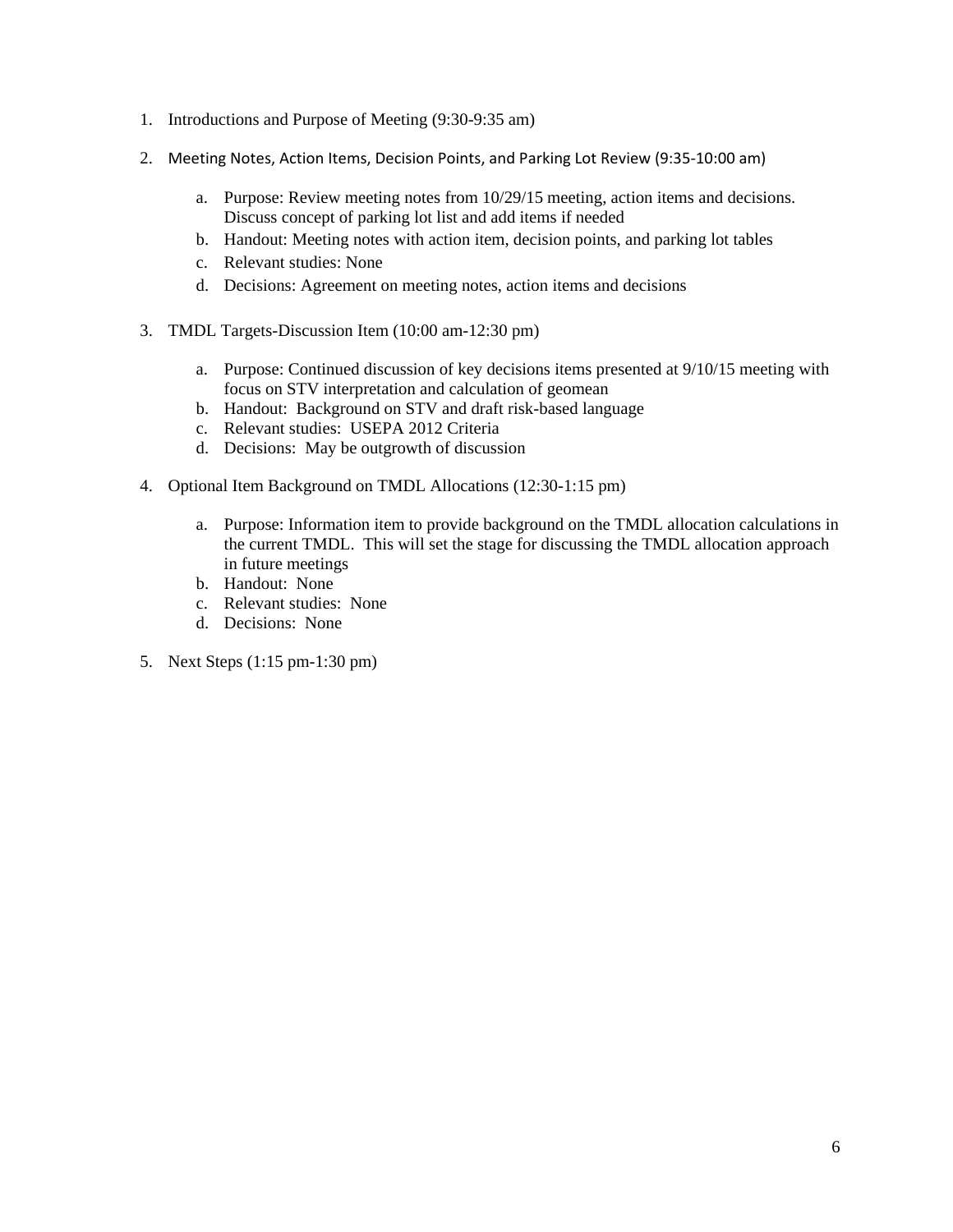## **San Diego Bacteria TMDL Workgroup Action Items Report**

Key to status colors:

- $\bullet$ Green indicates a completed deliverable
- $\bullet$ Blue indicates greater than 30 days until the deliverable is due
- $\bullet$ Yellow indicates a deliverable is due within 30 days
- $\bullet$ Red indicates an overdue deliverable



| <b>Mtng Date</b> | <b>Deliverable</b>                                                                                                                                                         | <b>Assigned To</b>                                                               | Due Date                        | <b>Status</b> | <b>Comments</b> |
|------------------|----------------------------------------------------------------------------------------------------------------------------------------------------------------------------|----------------------------------------------------------------------------------|---------------------------------|---------------|-----------------|
| 08/27/15         | List of studies, completion dates, value added,<br>implications for reopener                                                                                               | Consultant team                                                                  | 09/02/15                        |               |                 |
| 08/27/15         | Distribute draft cost sharing agreement                                                                                                                                    | <b>Todd Snyder</b>                                                               | 09/10/15                        |               |                 |
| 08/27/15         | Review past MOUs to assess whether useful concepts or<br>language can be borrowed for this MOU                                                                             | Drew Kleis, Ruth Kolb                                                            | 09/10/15                        |               |                 |
| 08/27/15         | Discuss cost sharing agreement                                                                                                                                             | Workgroup                                                                        | 09/10/15                        |               |                 |
| 08/27/15         | Finalize MOU                                                                                                                                                               | Workgroup                                                                        | 09/10/15                        |               |                 |
| 08/27/15         | Michelle Mata to meet with small group to review planned<br>overall approach and its relationship to schedule; develop<br>picture of how pieces fit in logical progression | Michelle Mata, Clint<br>Boschen, Chris Minton,<br>Ashli Desai, key<br>permittees | 10/7/15 meeting<br>handout      |               |                 |
| 09/0/15          | Evaluate implications of 32 vs. 36 illness rate using<br>available monitoring data from creeks and beaches                                                                 | Chris Minton, Dustin<br><b>Bambic</b>                                            | 10/7/15 meeting<br>presentation |               |                 |
| 09/10/15         | Frame a more formal description of how a risk-based<br>framework could be used in the TMDL                                                                                 | Ruth Kolb                                                                        | 10/7/15 meeting<br>handout      |               |                 |
| 09/10/15         | Develop options for calculating geomeans that account<br>for varying intensities/frequencies of monitoring events                                                          | Chris Minton, Dustin<br><b>Bambic</b>                                            | 10/7/15 meeting<br>presentation |               |                 |
| 09/10/15         | Expand the example table (single sample vs. STV) to<br>include a column showing how the geomean compares to<br>the single sample and STV results                           | Chris Minton, Dustin<br><b>Bambic</b>                                            | Undefined, but soon             |               |                 |
| 09/10/15         | Prepare a set of scenarios showing a range of<br>comparisons across the options presented                                                                                  | Chris Minton, Dustin<br><b>Bambic</b>                                            | 10/7/15 meeting<br>presentation |               |                 |
| 10/07/15         | Prepare background information on the basis for the 32                                                                                                                     | Chris Minton, Dustin                                                             | 10/29/15 meeting                |               |                 |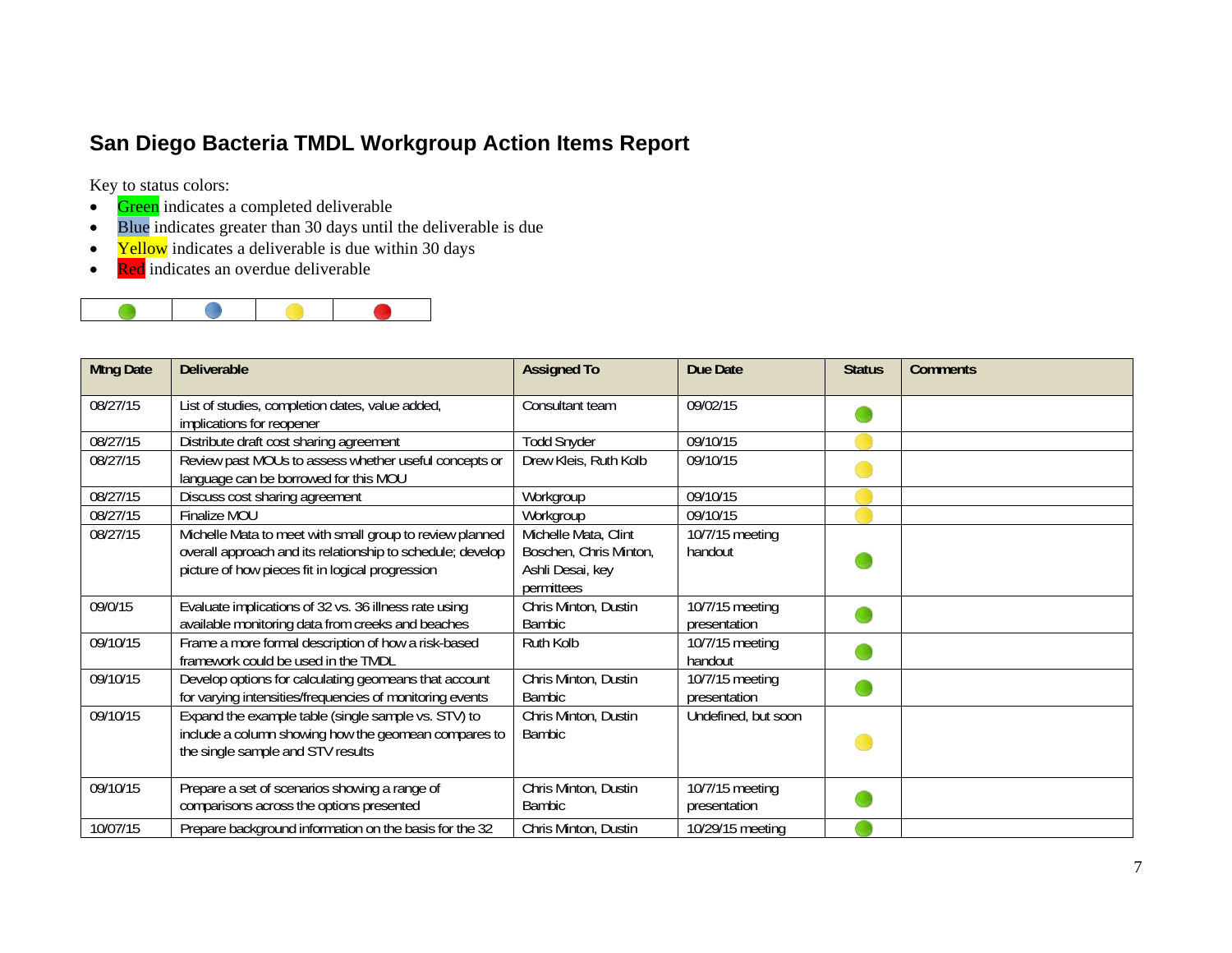|          | vs. 36 illness rates                                                                                                                                             | <b>Bambic</b>                         |                  |             |
|----------|------------------------------------------------------------------------------------------------------------------------------------------------------------------|---------------------------------------|------------------|-------------|
| 10/07/15 | Add language to draft TMDL targets memo to explain the<br>applicability of the reference reach analysis in the risk-<br>based framework                          | Chris Minton, Dustin<br><b>Bambic</b> | 10/29/15 meeting |             |
| 10/07/15 | Prepare a draft decision flow chart                                                                                                                              | Ashli Desai, Clint<br><b>Boschen</b>  | 10/29/15 meeting |             |
| 10/07/15 | Prepare a draft Technical Report outline                                                                                                                         | Team                                  | 12/10/15 meeting |             |
| 10/29/15 | Prepare background information on STV                                                                                                                            | Team                                  | 11/12/15         |             |
| 10/29/15 | Provide comments on draft decision flow chart and draft<br>TMDL targets memo                                                                                     | <b>RWQCB staff</b>                    | 11/6/15          |             |
| 10/29/15 | Provide revised TMDL targets memo and flow chart<br>based on comments                                                                                            | Team                                  | 11/12/15         |             |
| 11/19/15 | Provide more detail on analyses needed to compare the<br>two illness rates, along with cost and time estimate                                                    | Team                                  |                  |             |
| 11/19/15 | Approach State Board about Workgroup meeting with<br>them as a focus group                                                                                       | Jeremy Haas                           | 12/10/15 meeting |             |
| 11/19/15 | Examine the 13241 requirements to identify what<br>information would be needed to address those                                                                  | Team                                  |                  |             |
| 11/19/15 | Add the caveat to the draft language that the 32 illness<br>level is a "working assumption"                                                                      | Team                                  | 12/10/15 meeting |             |
| 11/19/15 | Describe the statistical background and rationale for the<br>EPA 2012 criteria                                                                                   | Team                                  |                  |             |
| 11/19/15 | Add a minor revision to the language in the alternative on<br>Slide 7 to capture the potential for regional linkages                                             | Team                                  | 12/10/15 meeting |             |
| 11/19/15 | Develop ideas for prototypes or case studies of site-<br>specific objectives that would illustrate different issues<br>such as natural source exclusion          | Team                                  | <b>TBD</b>       | longer term |
| 11/19/15 | Develop revised language related to allowable<br>exceedance frequency                                                                                            | Team                                  |                  |             |
| 11/19/15 | Prepare an explanation of "safe" in different contexts and<br>what the implications could be for action in response to<br>different types of monitoring outcomes | Team                                  |                  |             |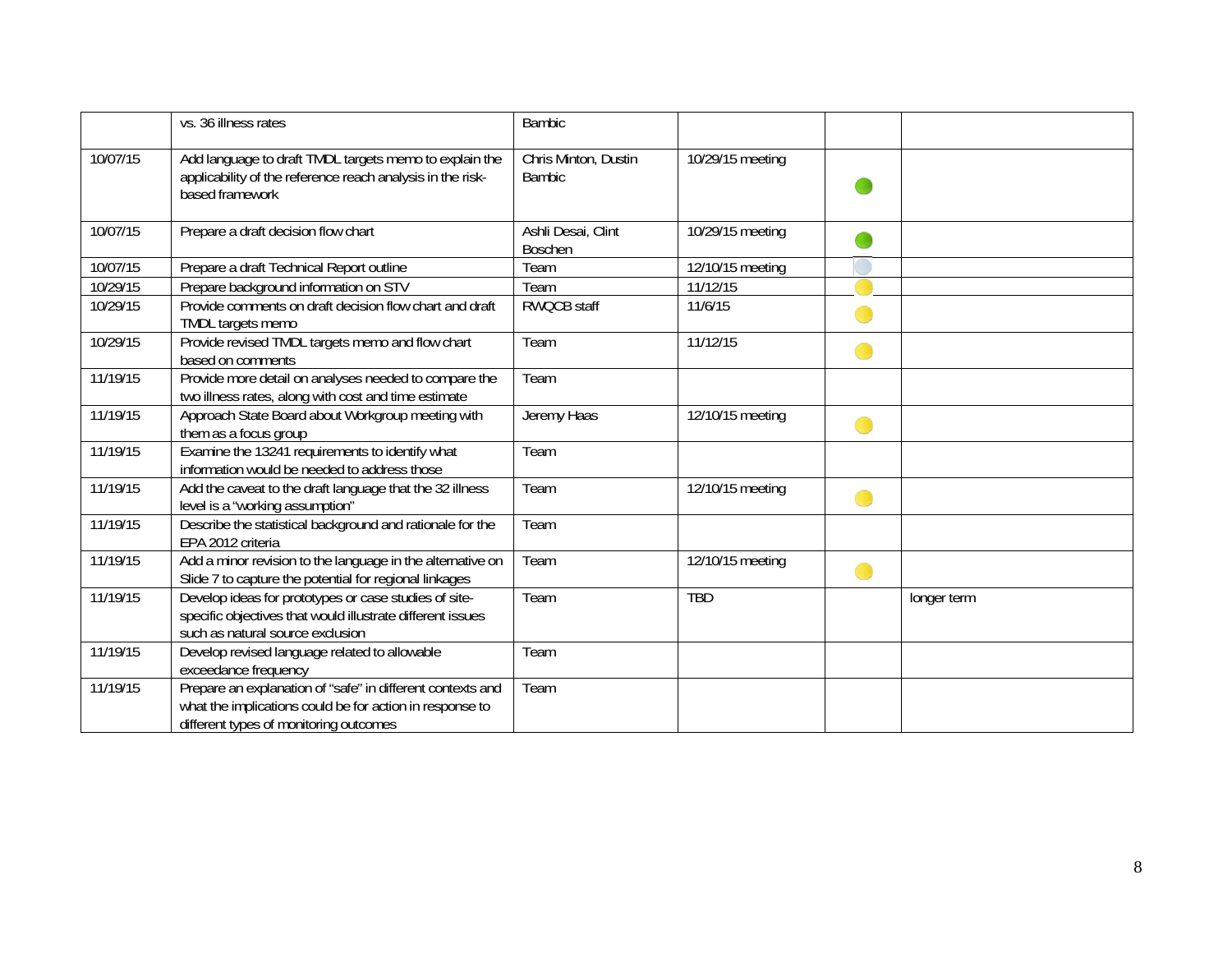# **San Diego Bacteria TMDL Workgroup Decision Record**

| Number   | Date       | <b>Decision</b>                                                                                                                                                                                                                                                                                                                                                                                                                                                            | <b>Type</b>                                                                                                     | <b>Yes</b> | <b>No</b> | <b>Abstain</b> |
|----------|------------|----------------------------------------------------------------------------------------------------------------------------------------------------------------------------------------------------------------------------------------------------------------------------------------------------------------------------------------------------------------------------------------------------------------------------------------------------------------------------|-----------------------------------------------------------------------------------------------------------------|------------|-----------|----------------|
| 2015-1   | 09-02-15   | Allow two weeks for review of meeting notes                                                                                                                                                                                                                                                                                                                                                                                                                                | Consensus                                                                                                       |            |           |                |
| 2015-2   | 09-02-15   | Michelle Mata to take on central coordinating role                                                                                                                                                                                                                                                                                                                                                                                                                         | Consensus                                                                                                       |            |           |                |
| $2015-3$ | 09-02-15   | Materials for discussion/review distributed minimum of 10 calendar days before meeting                                                                                                                                                                                                                                                                                                                                                                                     | Consensus                                                                                                       |            |           |                |
| 2015-4   | $09-02-15$ | Meeting agendas to include decision points, discussion lead, intended outcomes, and                                                                                                                                                                                                                                                                                                                                                                                        | Consensus                                                                                                       |            |           |                |
|          | 09-02-15   | reference to background documents                                                                                                                                                                                                                                                                                                                                                                                                                                          | Consensus                                                                                                       |            |           |                |
| 2015-5   |            | Use 9/10 meeting as trial run for planned approach to more detailed discussion                                                                                                                                                                                                                                                                                                                                                                                             |                                                                                                                 |            |           |                |
| 2015-6   | 09-10-15   | Future discussions of methods for calculating exceedance rates and related topics will<br>account for different settings (freshwater, marine, bays) where this has important<br>implications for the policy                                                                                                                                                                                                                                                                | Consensus                                                                                                       |            |           |                |
| 2015-7   | 10-07-15   | Overall schedule of completion between December 2017 and April 2018 with target of<br>September 2016 for technical report                                                                                                                                                                                                                                                                                                                                                  | Consensus                                                                                                       |            |           |                |
| 2015-8   | 10-07-15   | Documentation and justification of assumptions will be provided in technical report                                                                                                                                                                                                                                                                                                                                                                                        | Consensus                                                                                                       |            |           |                |
| 2015-9   | 10-07-15   | Use of risk-based framework is appropriate                                                                                                                                                                                                                                                                                                                                                                                                                                 | Consensus                                                                                                       |            |           |                |
| 2015-10  | $10-29-15$ | Both the 36 and the 32 per 1000 illness rates are scientifically defensible and the 32 per<br>1000 illness rate represents an incremental improvement in water quality in accordance<br>with the 2012 USEPA criteria. The 32 per 1000 illness rate has been selected with the<br>possibility of revision based on the results of the Cost Benefit Analysis and/or if the<br>SWRCB selects the 36 per 1000 illness rate as part of the Revision of Bacterial<br>Objectives. | County San Diego,<br>City of San Diego<br>and RWOCB<br>agreed. Pending<br>final agreement<br>from Orange county |            |           |                |
| 2015-11  | 10-29-15   | E. Coli as the single indicator for freshwater and Enterococcus as the single indicator for<br>marine waters                                                                                                                                                                                                                                                                                                                                                               | Consensus                                                                                                       |            |           |                |
| 2015-12  | 11-19-15   | Documents be worded to reflect that the choice of the 32/1000 illness rate is a working<br>assumption. Revises Decision #2015-10                                                                                                                                                                                                                                                                                                                                           | Consensus                                                                                                       |            |           |                |
| 2015-13  | 11-19-15   | The geometric mean is an appropriate TMDL target for dry weather because it is a good<br>indicator of the level of risk over time, but additional thought needs to be given to the<br>details of monitoring, averaging period, etc. in order to best measure trends in risk over<br>time                                                                                                                                                                                   | Consensus                                                                                                       |            |           |                |